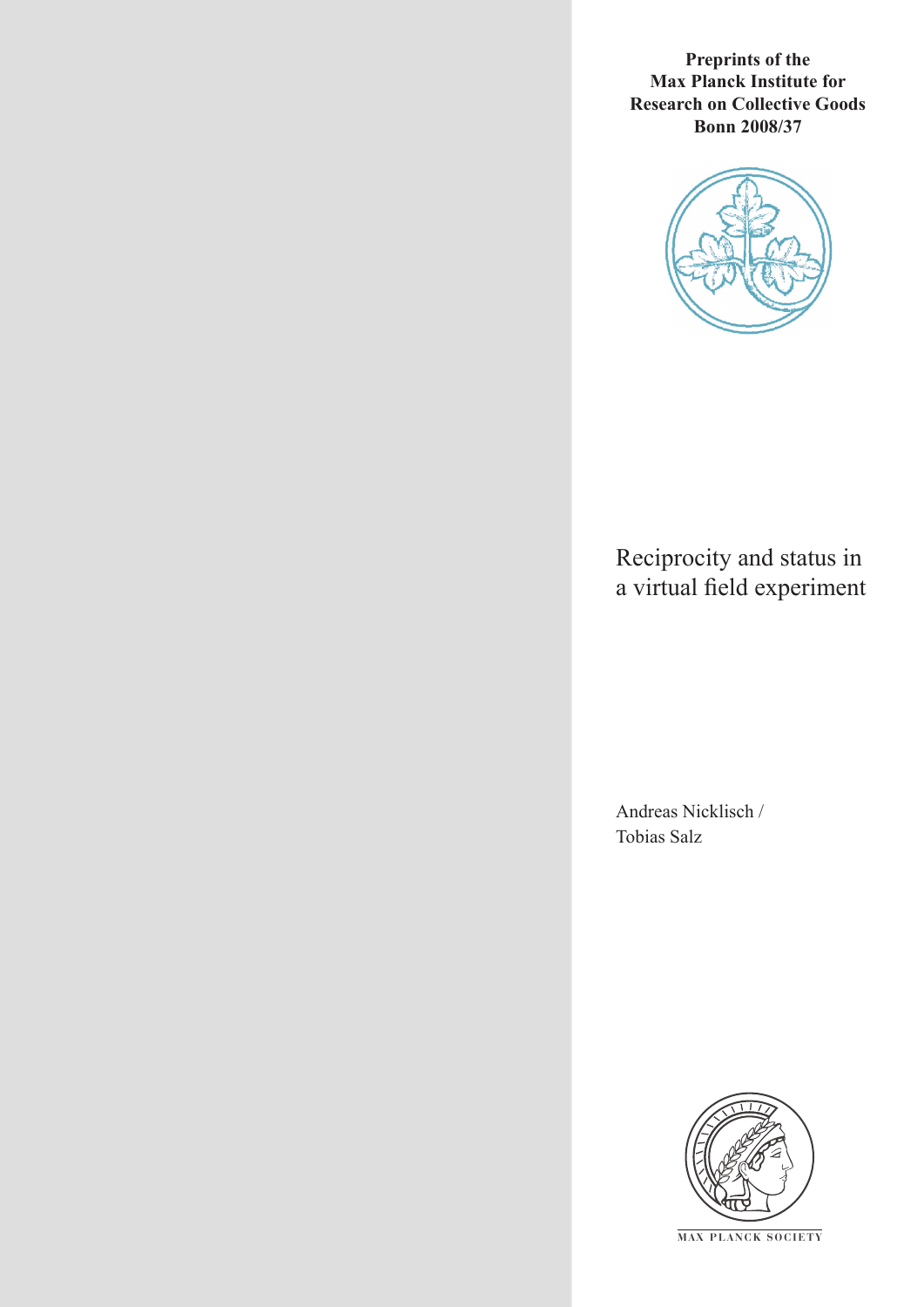

# **Reciprocity and status in a virtual field experiment**

Andreas Nicklisch / Tobias Salz

October 2008

Max Planck Institute for Research on Collective Goods, Kurt-Schumacher-Str. 10, D-53113 Bonn http://www.coll.mpg.de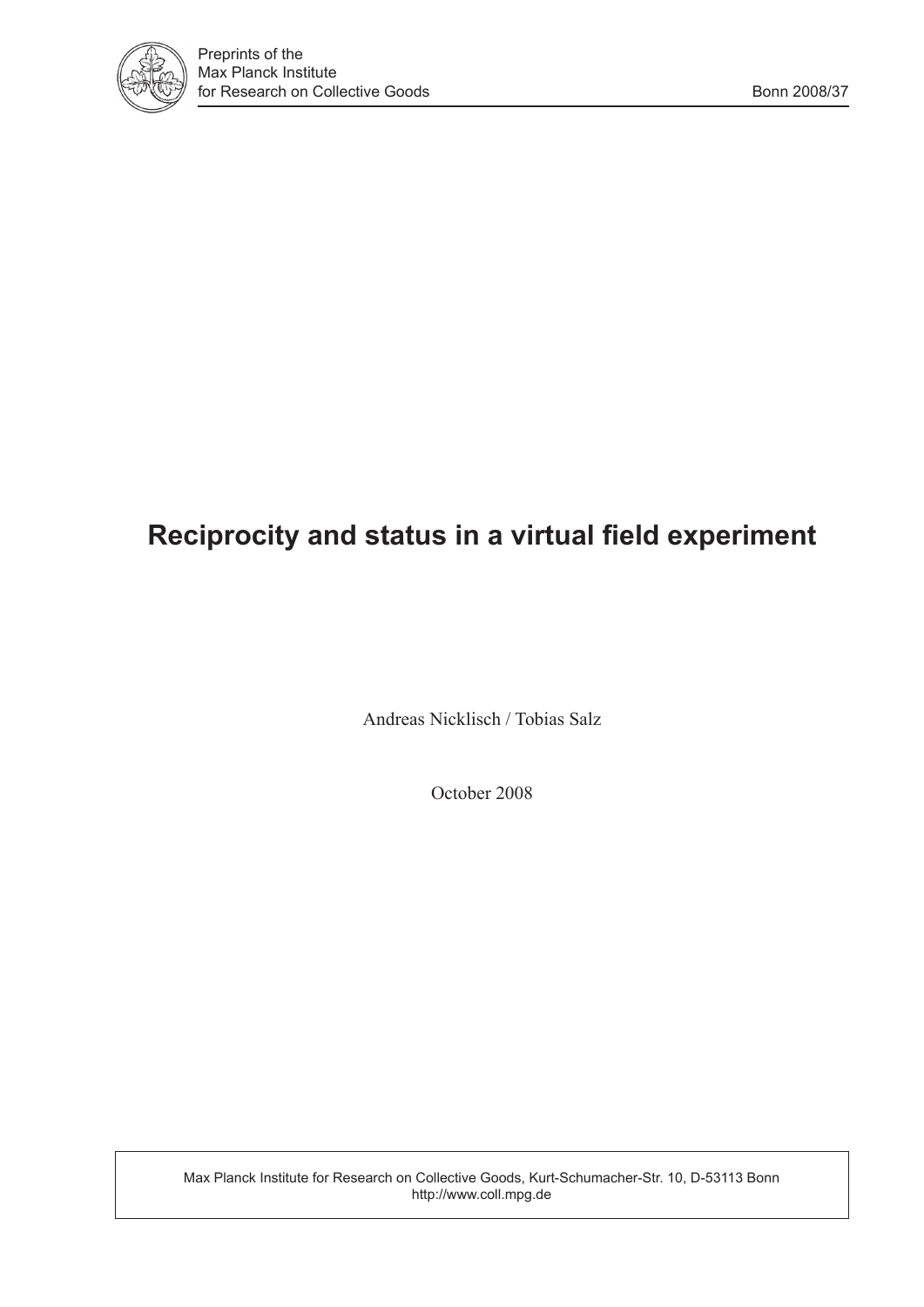#### **Reciprocity and status in a virtual field experiment**†

**Andreas Nicklisch**<sup>∗</sup>  **/ Tobias Salz‡**

#### **Abstract**

This article reports on a field study that has been conducted in the online computer game World of Warcraft. In a basic labor situation a principal gives an upfront wage to an agent (who is unaware that he is participating in an experiment) and asks him to conduct a real-effort task. The unique characteristic of the virtual world allows us to control for agents' abilities to perform the task and to manipulate the principal's social status. Confirming gift exchange theory, generous wages indeed increase agents' efforts, even controlling for agents' abilities, while the principals' social status influences effort provision probability substantially. We interpret this result such that agents assess the kindness of the wages with respect to the expected principals' wealth.

*Keywords*: Field experiment, gift-exchange, reciprocity, status, virtual world

*JEL*: C88, C93, D63

j

<sup>†</sup> We are grateful for helpful comments and suggestions by Christoph Engel, Sebastian Kube, Hans-Theo Normann, and, especially, Bernd Irlenbusch. The paper has also benefited from comments by participants of the Tiber workshop 2008 in Tilburg, the ESA conference 2008 in Lyon, and the IZA workshop in Bonn, 2008. We thank Andreas Staffeldt, Matthias Cremerius and Jörg Osenberg for assistíng us in collecting the data.

<sup>∗</sup> Max Planck Institute for Research on Collective Goods; Kurt-Schumacher-Strasse 10, D-53113 Bonn, Germany; email nicklisch@coll.mpg.de

<sup>‡</sup> Max Planck Institute for Research on Collective Goods and University of Bonn; Kurt-Schumacher-Strasse 10, D-53113 Bonn, Germany; email salz@coll.mpg.de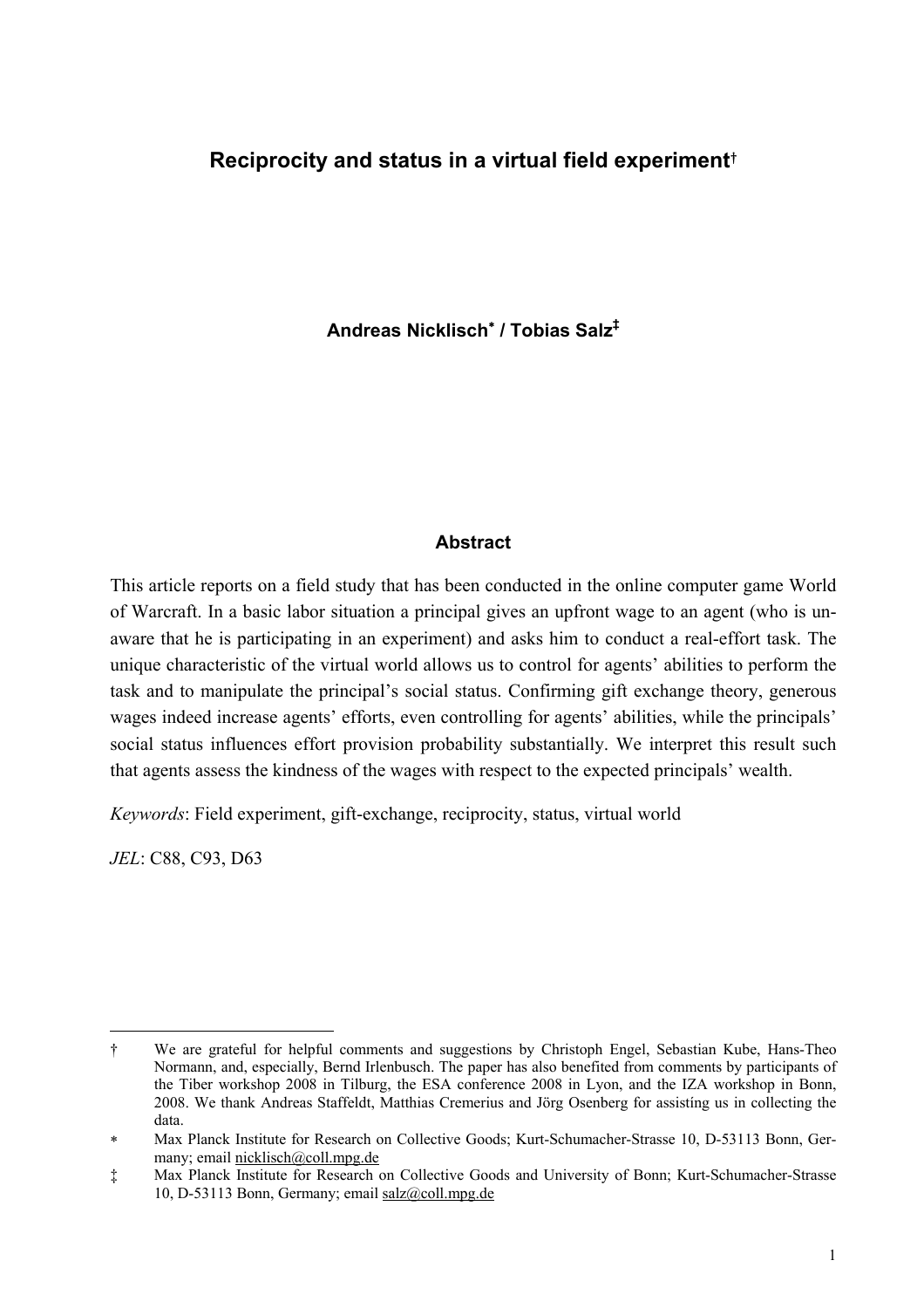### **1. Introduction**

Reciprocity has proven to be an essential determinant for human behavior.<sup>1</sup> Humans exhibit a behavioral tendency to respond kindly to others by whom they were treated kindly. There is profound evidence showing the importance of reciprocity for human interactions in all kinds of economic contexts. Principals induce agents to provide costly effort that is not contractually enforceable by providing generous wages upfront; participants contribute voluntarily to public good games; and they are willing to sacrifice their own payoffs to change the payoffs of others in bargaining games. $2$ 

We present a first field experiment on reciprocity in a real-effort employment relation, using an online game as the experimental platform. Recently, experimental economists have intensively discussed the potentials of online games which visually mimic complex physical space for research on socially embedded human interactions (Bainbridge, 2007, Bloomfield, 2007).<sup>3</sup> We conduct a gift exchange experiment, testing the role of reciprocity for employment relations in the virtual world<sup>4</sup> *World of Warcraft* (henceforth WoW).<sup>5</sup> The unique characteristic of WoW allows us to control for abilities to perform the task and to manipulate unambiguously the social context within which the interaction takes place. The experimenter plays the role of the principal. Participants who are unaware that they are engaged in an experiment are offered a wage for performing a real-effort task; particularly, they were recruited to fish for us in the virtual world.

There is a longstanding economic literature stressing the influence of reciprocity for principalagent relations (e.g., Akerlof, 1982, Akerlof & Yellen, 1990). Following the seminal experimental setup by Fehr et al. (1993), the majority of empirical results are collected in laboratory experiments. Recently, experimentalists have started to test employment relations in more realistic settings. To give one example, real effort experiments analyze performance when agents have to work on real effort tasks (e.g., cracking walnuts, Fahr & Irlenbusch, 2000, or solving cognitive tasks, van Dijk et al., 2001, Gneezy, 2003). Recognizing the importance of social structures for economic outcomes,<sup>6</sup> other authors have started to analyze the effect of reciprocity for labor markets "in the field"<sup>7</sup> (e.g., Al-Ubaydli et al, 2006, Falk & Ichino, 2006, Gneezy & List, 2006, Fehr & Götte, 2007). Both branches of research were able to identify reciprocity as vital for employment relations. However, both types face problems that are due to the specific setting. For instance, while participating in a real effort experiment, agents know that their actions are observed by the experimenter. On the other hand, field experiments provide very limited control

 $\overline{a}$ 

<sup>1</sup> For instance, Gouldner (1960), Fehr & Gächter (2000), and Gintis (2000).

<sup>2</sup> E.g., see Isaac et al. (1985) and Fischbacher et al. (2001) for public goods games, Güth et al. (1982) for ultimatum bargaining games, and Fehr et al. (1993) for the gift-exchange games. For a survey on social preferences and, particularly, on reciprocity, see Fehr & Schmidt (2006).

<sup>3</sup> There are quite a number of experiments in virtual worlds where participants are aware that they are participating in an experiment (e.g., Chesney et al., 2007, Castranova, 2008, Fiedler, Haruvy & Li, 2008).

<sup>4</sup> Castranova (2001) establishes this terminology.

<sup>5</sup> WoW has been already subject to intensive research on social networks (e.g., Williams, 2006).

<sup>6</sup> Granovetter (1985, 2005) introduces the term "social embeddedness" in order to illustrate the interdependencies between economic activities and social structure.

<sup>7</sup> According to the taxonomy of Harrison and List (2004), one refers to "natural field experiments".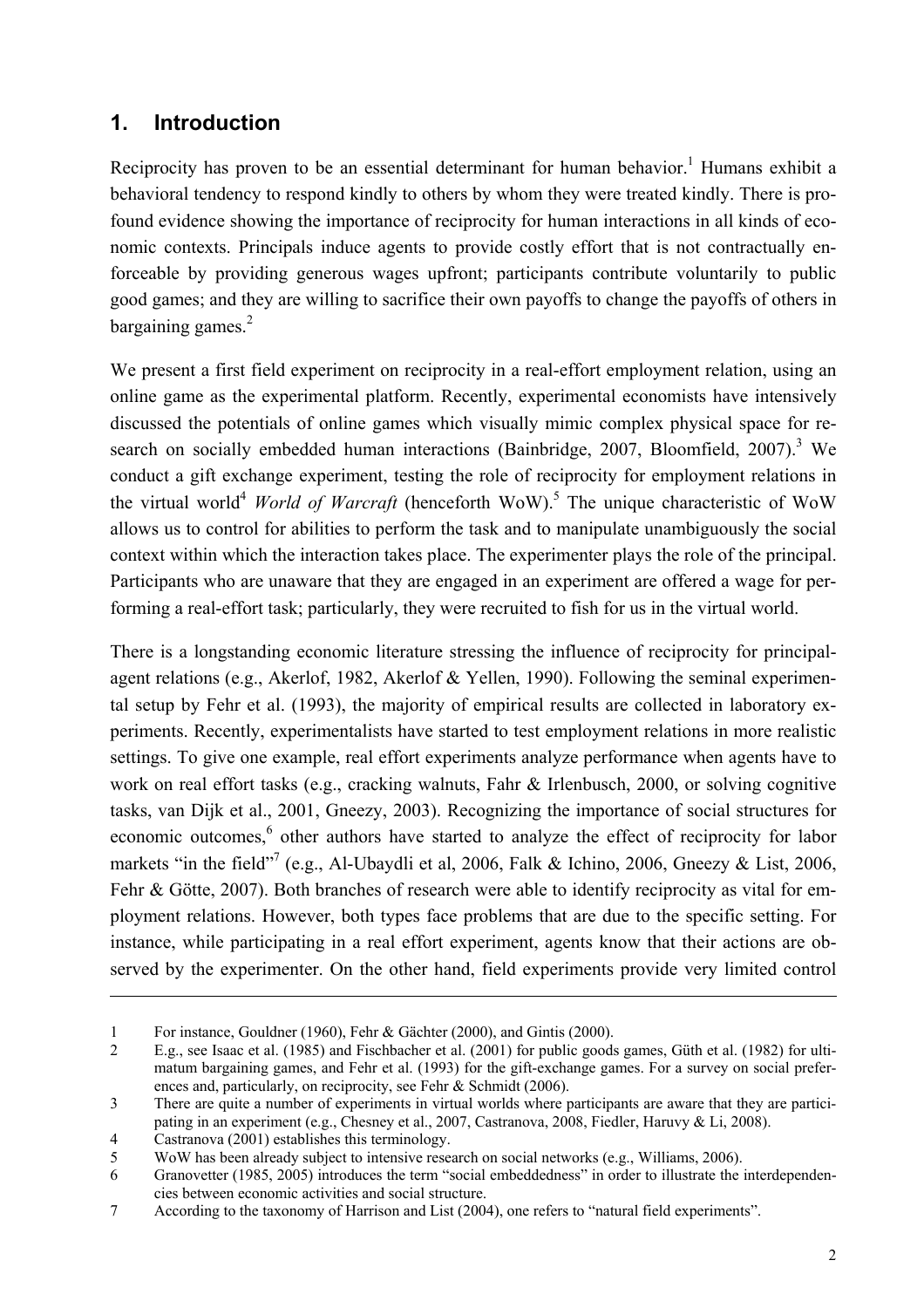over agents' skills for performing the task.<sup>8</sup> Our experimental setup, that is, a field experiment conducted in a virtual world, is halfway between the two traditional settings. Like in a field experiment, it allows us to observe the employment relation as socially embedded, while, similar to a laboratory experiment, we keep substantial control over the task (details are described below).

We will test for the effect of reciprocity on employment relations along two treatment variations and with respect to two target dimensions. The first treatment variation concerns two different wage rates. This variation will allow us to analyze whether different wage rates attract agents with different task performance skills. If we find for higher wages systematically higher abilities to perform the task, this could explain higher reciprocation rates simply by higher productivity. However, if we find higher reciprocation rates even controlling for performance skills, this indicates gift exchanging behavior.

We contrast the wage variation with a variation in the social context within which the employment relation is formed. The reason for this is that former field experiments have shown that the assessment of wage rates' kindness needs additional information concerning the surplus of effort provision (e.g., Hennig-Schmidt et al., 2008). However, this information is rarely provided in real employment relations. We claim that the principal's status and, consequently, expectations with respect to the wealth shape the agents' valuation of wage rates. Therefore, the status of the principal in the experiment systematically varies. For this purpose, WoW offers a unique and unambiguous scale for social status and prestige, which is immediately displayed once players interact. The status level increases if players accomplish tasks and fights; high levels signal high experience, reputation, and financial resources. In the gift exchange game, we either have a high status principal or a low status principal. This will allow us to analyze whether the perception of a generous versus a reasonable wage depends on the principal's social status. One could argue that reasonable wage offers made by high status principals disappoint agents' expectations, while the same wage offers made by low status principals are perceived as considerable according to the principal's expected wealth. This implies that a wage offer by a low status player leads to higher reciprocation rates than the high status principal's offer. We will discuss this argument in more detail in section three.

With respect to the target values of our study, we provide an important modification to previous gift exchange field experiments (e.g., Kube et al., 2007). We pay agents upfront, so that shirking is a viable alternative for agents. Therefore, the agents' decision is two-fold, such that they first have to decide on whether to provide effort or not, and then on how much effort is provided. Psychologists stress the difference between the decision whether to act and the decision about how much to act (e.g., Ajzen, 1991). Hence, we will analyze the results both with respect to the probability that agents provide effort and with respect to the extent to which effort is provided.

The results indicate two main findings: first, in our setting where agents are paid upfront, we find gift exchange. Even if we control for performance skills, we find higher reciprocation rates for

 $\overline{a}$ 8 For instance, Falk (2007) tests the effect of small gifts which were enclosed to solicitation letters knowing little about subjects' total annual donations for charity purposes.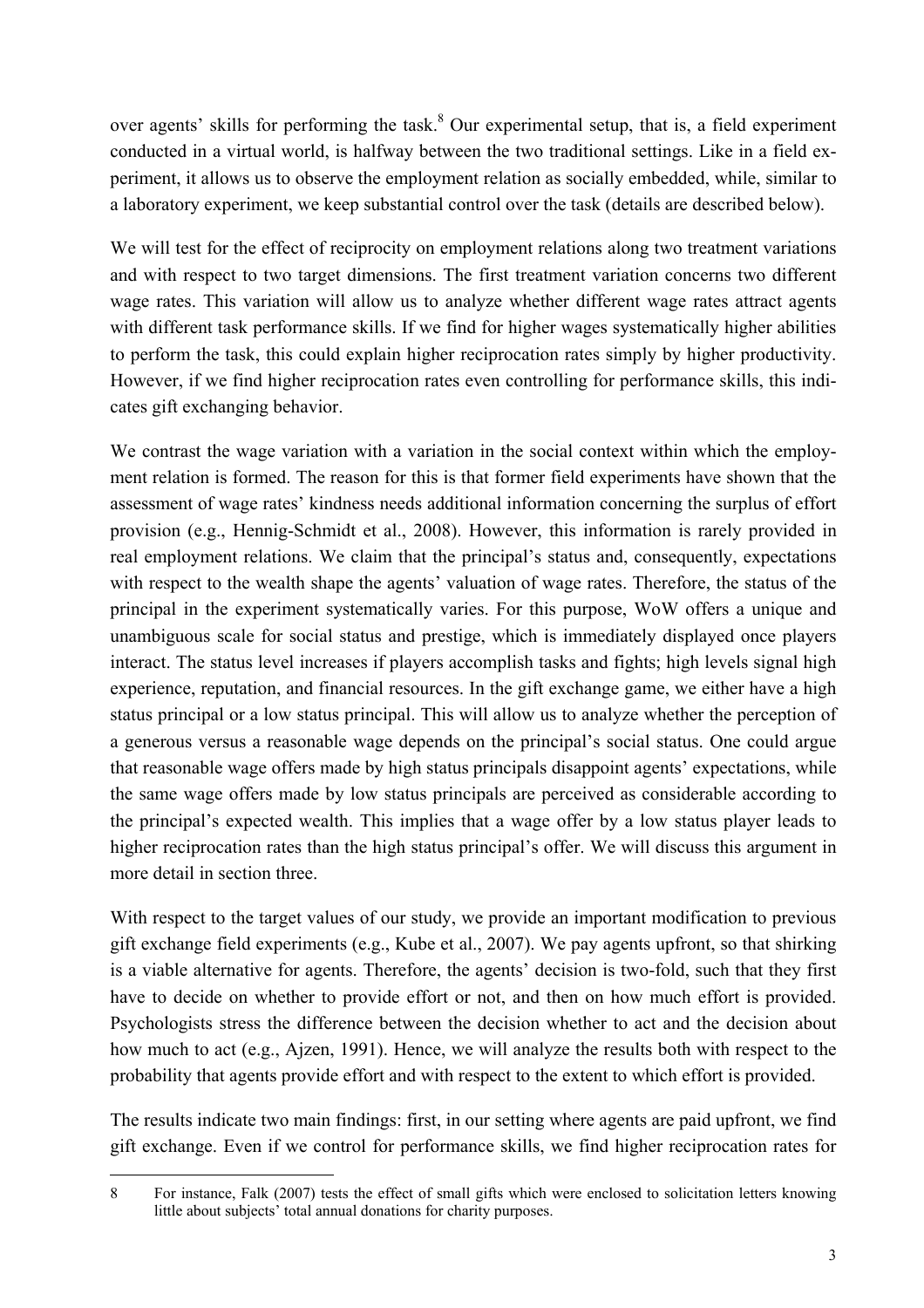high wages. This result is found for the probability to provide effort and the extent to which effort is provided. However, social status crucially (and only) matters for the decision whether to provide effort or not. We observe some kind of low-status advantage for principals. That is, for low-status principals, the provision probability increases substantially, even over-compensating the wage rate effect for low-status principals offering low wages.

The remaining article is organized as follows: section two reports the experimental setup, while section three discusses research hypotheses. Section four reports the experimental results and section five concludes.

#### **2. Method**

-

The experiments are conducted in *World of Warcraft*, a massively multiplayer online roleplaying game, in October and November 2007. Players connect via their personal computer running special software with servers that interchange the information between users over the internet. The software simulates a large, complex, three-dimensional environment filled with artificial objects through which the player can subjectively walk, swim, or fly. Players are represented by animated characters, avatars, belonging to two opposing fractions of many races and genders (further details are described in Bainbridge, 2007).

Currently, WoW is one of the largest virtual worlds with 10 million subscribers (Blizzard, 2008). Players typically are male adults with a wide variety of occupations and demographic characteristics. Mean age is 26.5, ranging from  $11{\text -}68$ . WoW is organized such that subscribers are grouped on several identical servers; there is almost no interaction between different servers.<sup>10</sup> For instance, there are approximately 40 German-speaking servers of 6,000 to 10,000 players, each living in identical, but separate environments.<sup>11</sup> Each treatment condition of our experiment is conducted on a new German-speaking server so that new participants are unfamiliar about other treatment variations. All sessions are conducted in the evening of a weekend day.

There are several communication channels through which players chat in WoW. For the purpose of our experiment, we use the whispering channel, which allows one-to-one communication where no other player can listen. For each player in the field of view, name and level appear by clicking on him, while double clicking activates the chat.

There is no legal enforcement system in WoW. Players can simply ignore the existence of another person by activating the "ignore" option for that player. Hence, providing effort demonstrates agents' reciprocity, although we cannot exclude the unlikely possibility that they subcontract the task.

<sup>9</sup> Further details can be found in the exploratory study by Yee (2006).

<sup>10</sup> Transferring an avatar between different servers is costly and has to be requested from the operator of WoW.

<sup>11</sup> Initially, avatars are assigned to a random server, unless players deliberately ask for a specific server.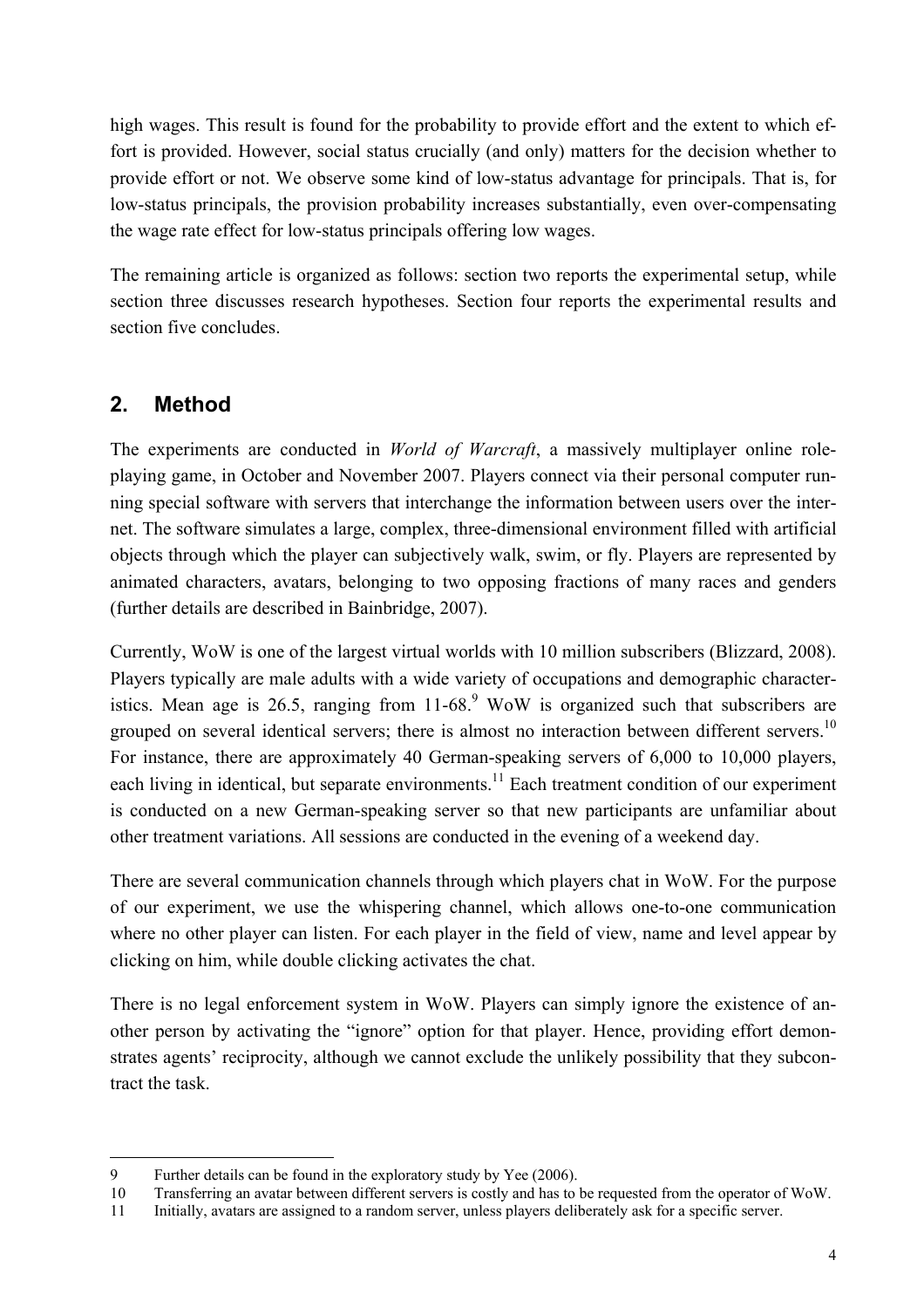WoW has his own currency, gold coins, which is convertible into real-world currencies in online auction platforms like eBay. The exchange rate at the time of the experiment is about 2.1 euro cents for one gold coin.  $^{12}$ 

Most importantly for our study, WoW is a world with a distinct hierarchical order, the status level. For the accomplishment of tasks, players receive experience points which lead to an upgrade in their levels.<sup>13</sup> The level is the unique and unambiguous scale for social status and prestige in WoW, which is immediately displayed next to the unique name of the avatar, once players interact.<sup>14</sup> WoW's status system contains seventy levels at the time of the experiment. A freshman starts at level one; avatars of level ten or below are usually considered as "newbies". Players with a level lower than thirty are called low-level avatars. For the currently highest level, seventy, one needs on average several months of pure play-time in  $W_0W<sub>15</sub>$  so that high-status levels indicate massive investments in terms of play-time, signaling high dedication to the game as well as high financial resources in the game.

For the experiment, subjects were randomly approached on the streets around the market square of a particular city and were asked whether they could assist us. Participants were offered gold coins in exchange for providing effort, that is, to fish at a certain lake for thirty minutes and to return the complete catch. We instruct clearly that this task will not be repeated. Further questions concerning the purpose of fish were not answered. Participants were required to send us their entire catch within 24 hours via the virtual WoW mailing system,<sup>16</sup> so that no further communication was needed once the agent had received the money.

Depending on the treatment condition, we played either a female level 10 warriors (L) or male level 49/50 warriors (H) as the principal. In different treatments, participants are offered 4 or 12 gold coins in advance for 30 minutes' fishing in the canal of the city. Four gold coins is a reasonable salary for thirty minutes' work,<sup>17</sup> whereas 12 gold coins is, in terms of WoW, a generous salary. Thus we have four treatment conditions which we experimentally test. In total, 103 participants were recruited for the experiment, 25 participants in the H/12, 27 in the H/4, 26 in the L/12, and 25 in the L/4 condition.

Figure 1 shows players fishing in WoW. Fishing is a "real" effort task that requires the physical attention of players: players throw the fishing hook into the water; within a time-frame of five to twenty seconds, the float, while moving on the surface of the water, starts wiggling for one second; only when one double-clicks on the float in that moment might players catch a fish (one

j

<sup>12</sup> Notice that the most expensive virtual object in WoW at the time of experiment costs 5000 gold coins.

<sup>13</sup> Players' status level cannot decrease; there is no depreciation due to inactivity or socially inappropriate behavior.

<sup>14</sup> Other characteristics like gender or profession are less pronounced; for instance, professions have to be looked up separately.

<sup>15</sup> For details, see Blizzard's homepages http://www.worldofwarcraft.com

<sup>16</sup> The mailing system allows the transportation of all items in WoW.

<sup>17</sup> For 30 minutes of work in WoW, 4 gold coins are typically charged. Subscribers to WoW have to pay a fee of thirteen euro for thirty-day access to the server (and, therefore, to the game). On average, each subscriber spends 80 hours per month in WoW (Yee, 2006), so that 30 minutes costs roughly 8 euro cent.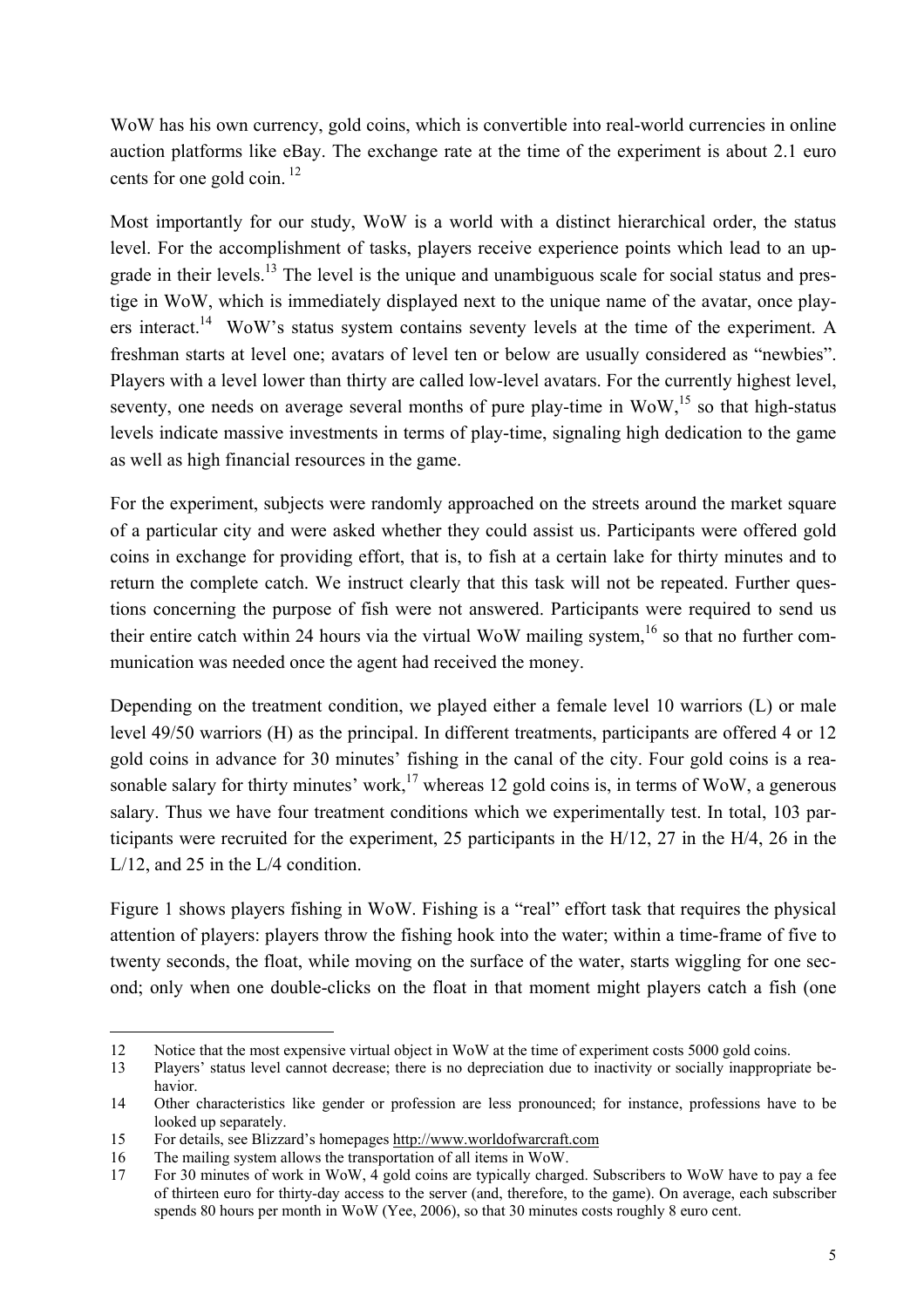rarely catches other items like low-value swords, so that we talk in the result section about returned items, rather than fish).



**Figure 1: Player Fishing in WoW** 

The probability of a fish taking the bait does not depend on how many fish are already caught at the particular pool. However, the probability that the agent catches the fish depends on some fishing experience, the "fishing skill", which increases with the number of catches already made.18 The fishing skill, which can be looked up for every character in an online database, ranges between 1 (freshman) and 375 (master). Some pools require a minimum skill, such that the probability to catch fish is zero for fishing skills lower than the minimum one; other pools have maximum skills, such that the probability to catch fish is one for fishing skills higher than the maximum one. Notice that the pool where we require participants to fish has no minimum, but a maximum skill level of 75.<sup>19</sup> Therefore, the fishing skill tells us first the effort needed to catch a certain number of fish (so that the number of returned fish is a useful proxy for effort) and, second, the willingness of a player to fish in WoW. We cannot measure the disutility of fishing; however, the skill provides information about the willingness to perform the task previously.

 $\overline{a}$ 

<sup>18</sup> Notice that fishing skill points are formally uncorrelated with the status level.

<sup>19</sup> There is no market for fish from this particular pool (it is possible to identify in which pool fish are caught). Also, it is extremely unlikely that agents possess this particular fish from previous fishing; one can sell (but not buy) them to the local grocer. Hence, agents cannot – instead of providing effort – buy the fish, but have to work on their own, or subcontract to another player (although this seems very unlikely).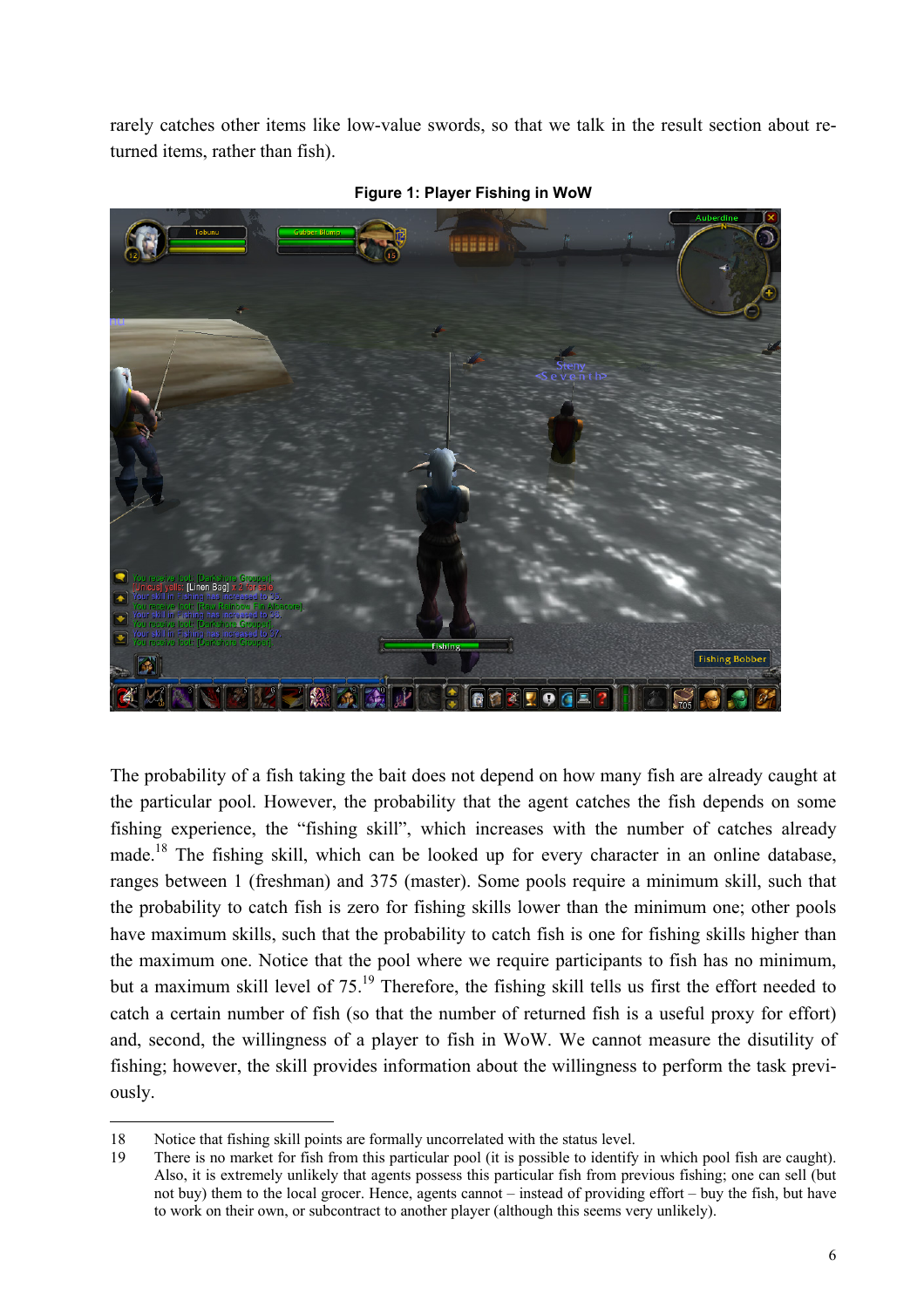## **3. Hypotheses**

A field experiment in virtual worlds combines some of the advantages of field experiments and of laboratory experiments. It enables us to observe economic interactions socially embedded, while some of the controllability of laboratory experiments can be maintained. Particularly, we can analyze the variation of principals' status in a meaningful social environment. On the other hand, we will examine the effect of different wages on reciprocation rates controlling for task performance skills of agents.

Underpinning the importance of reciprocity for labor market relationships, there are several field experiments showing a positive wage-effort relation in gift exchange settings when wage increases are surprising (e.g., Gneezy & List, 2006, Kube et al., 2007). However, in our setting, one could claim that offering generous rather than reasonable wages interests a different subset of agents. Presuming that agents refuse to shirk, generous wages may attract skilled as well as unskilled agents; in contrast, reasonable wages may attract only unskilled agents, since highly skilled agents have higher opportunity costs. Thus higher average effort under generous, rather than reasonable, wages is not per se a valid indicator for reciprocity, but needs to be controlled for agents' task skills. Therefore, we test

#### **H**1a: *Controlling for agents' task skills, the effort provision is higher in the* 12 *than in the* 4 *condition.*

We want to stress that – unlike previous field experiments (e.g., Hennig-Schmidt, 2008) – shirking is a viable option in our setting; as we pay wages upfront, there is no need for further communication thereafter. The agents' effort decision does not depend on their expectations concerning the further progress of the employment relation once the effort has been provided. Therefore, the agents' decision is two-fold: first, the decision whether to provide effort and, second, the decision about how much effort to provide. Taking this into account, we will test also

#### **H**1b: *Controlling for agents' task skills, the probability that agents provide effort is higher in the*  12 *than in the* 4 *condition.*

With respect to the effect of principals' social status for agents' effort provision, the evidence is much less settled.<sup>20</sup> People seem to seek for social status, since it functions as a signal for individual wealth (e.g., Bagwell & Bernheim, 1996). Similar to reality, high social status levels in WoW are typically matches with high (in-game) wealth. Therefore, our manipulation of principals' social status attempts to affect agents' assessment of wage rates as it shapes their beliefs concerning principals' wealth.<sup>21</sup> Laboratory experiments have shown that the acceptance of offers crucially depends on the set of alternatives from which the offer has been picked (Falk et al.,

j 20 A general survey of the economic literature of social status is given by Weiss & Fershtman (1998).

<sup>21</sup> Ball and Eckel (1998) and Ball et al. (2001) test experimentally the relation between status differentials and market interactions. In contrast to our setting, they introduce ad hoc a status hierarchy that offers little information about participants' wealth or prestige.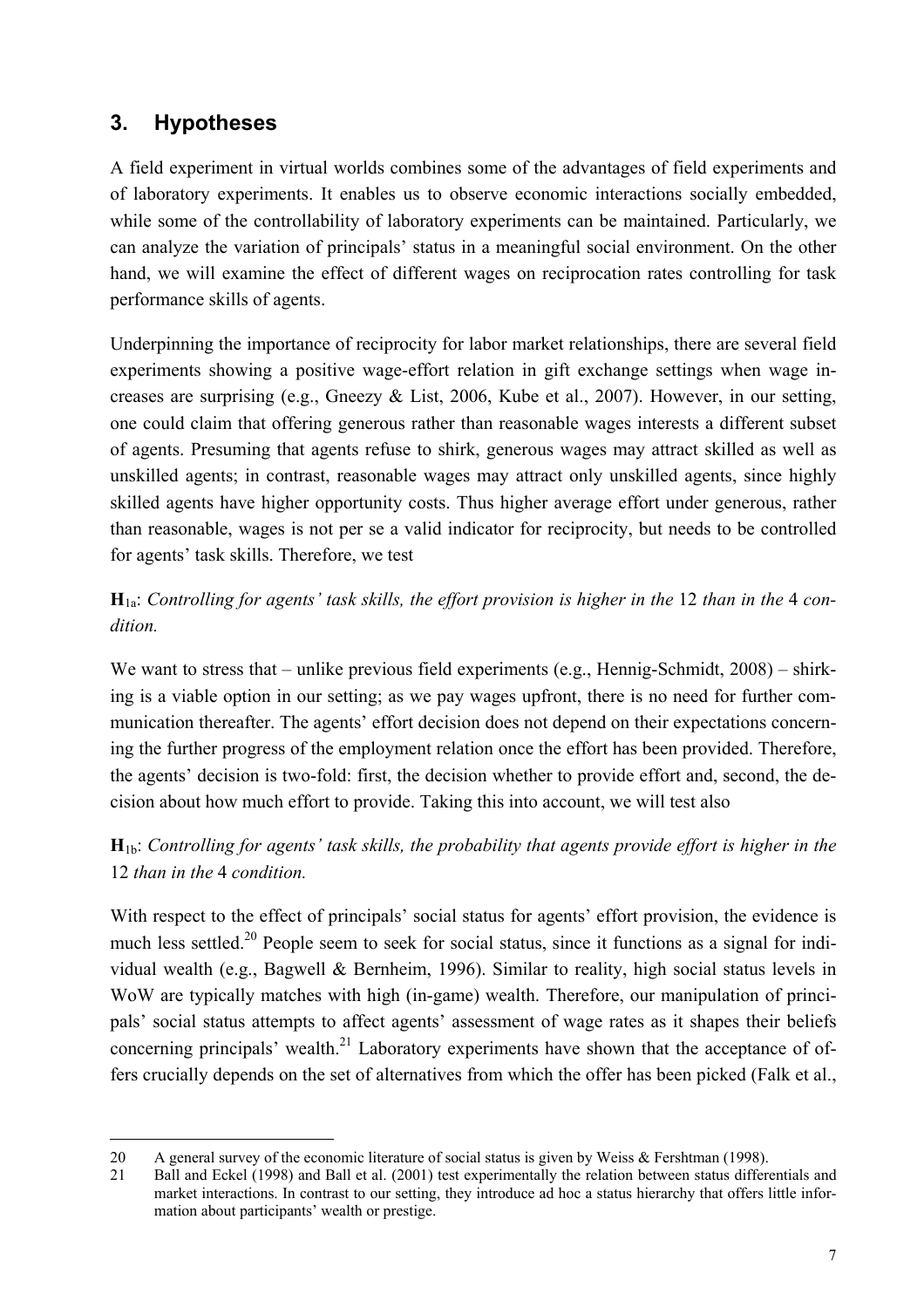$2003$ <sup>22</sup> Similarly, one could argue that reasonable wage offers by a low status principal are kind, whereas reasonable wage offers by a high status principal are unkind, since the latter could have offered more. For our labor market relations, this claim suggests that agents perceive offers by low status principals more kindly than offers by high status principals, implying higher reciprocation rates in the former case than in the latter case. Therefore, we test

**H**2a: *The effort provision is higher in the* L *than in the* H *condition.* 

and

**H**2b: *The probability that agents provide effort is higher in the* L *than in the* H *condition.* 

#### **4. Results**

Starting with our conjecture that different wage rates may attract different task skills, the data do not support this claim. There are no significant differences between skills under wage rate 12 (mean 56.7) and under wage rate 4 (mean  $60.4$ )<sup>23</sup> When analyzing the fishing skills for each treatment condition separately, we find one minor significant difference between H/12 and  $L/12$ <sup>24</sup> which, however, seems to be unsystematic since there are significant differences between H/4 and L/4. Mean differences are 72.9 under H/12, 63.1 under H/4, 40.6 under L/12, and 57.6 under the L/4 condition. Table 1 provides the detailed results for means and standard deviations for the skills.

|        | wage rate | 12          | 4           |
|--------|-----------|-------------|-------------|
| status |           |             |             |
|        |           | 72.9 (73.7) | 63.1 (68.9) |
|        |           | $[25]$      | $[27]$      |
|        |           | 40.6 (59.4) | 57.6 (67.5) |
|        |           | [26]        | [25]        |

**Table 1: Means (Standard Deviation) of Task Skills** 

Note: *Standard deviations in parentheses, number of observations in brackets.* 

Concerning effort provision, the means of returned items are shown in Figure 2. The vast majority of agents provided effort under all treatment conditions. Particularly, on average 80.3 items in the H/12 condition, 34.3 items in the H/4 condition, 63.4 items in the L/12 condition and 48.5 items in the L/4 condition were returned. The results suggest that a generous wage tentatively

 $\overline{a}$ 22 Likewise, formal models of reciprocity (e.g., Rabin, 1993, Dufwenberg & Kirchsteiger, 2004, Falk & Fischbacher, 2006 or Cox et al., 2007) compare positive or negative deviations from a reference offer which crucially depends on the set of alternatives.

<sup>23</sup> *p*=0.57 using a two-sided Mann-Whitney rank sum test.

<sup>24</sup> *p*=0.09 using a two-sided Mann-Whitney rank sum test, for all other comparisons, we obtain *p*>0.10 using the same test method.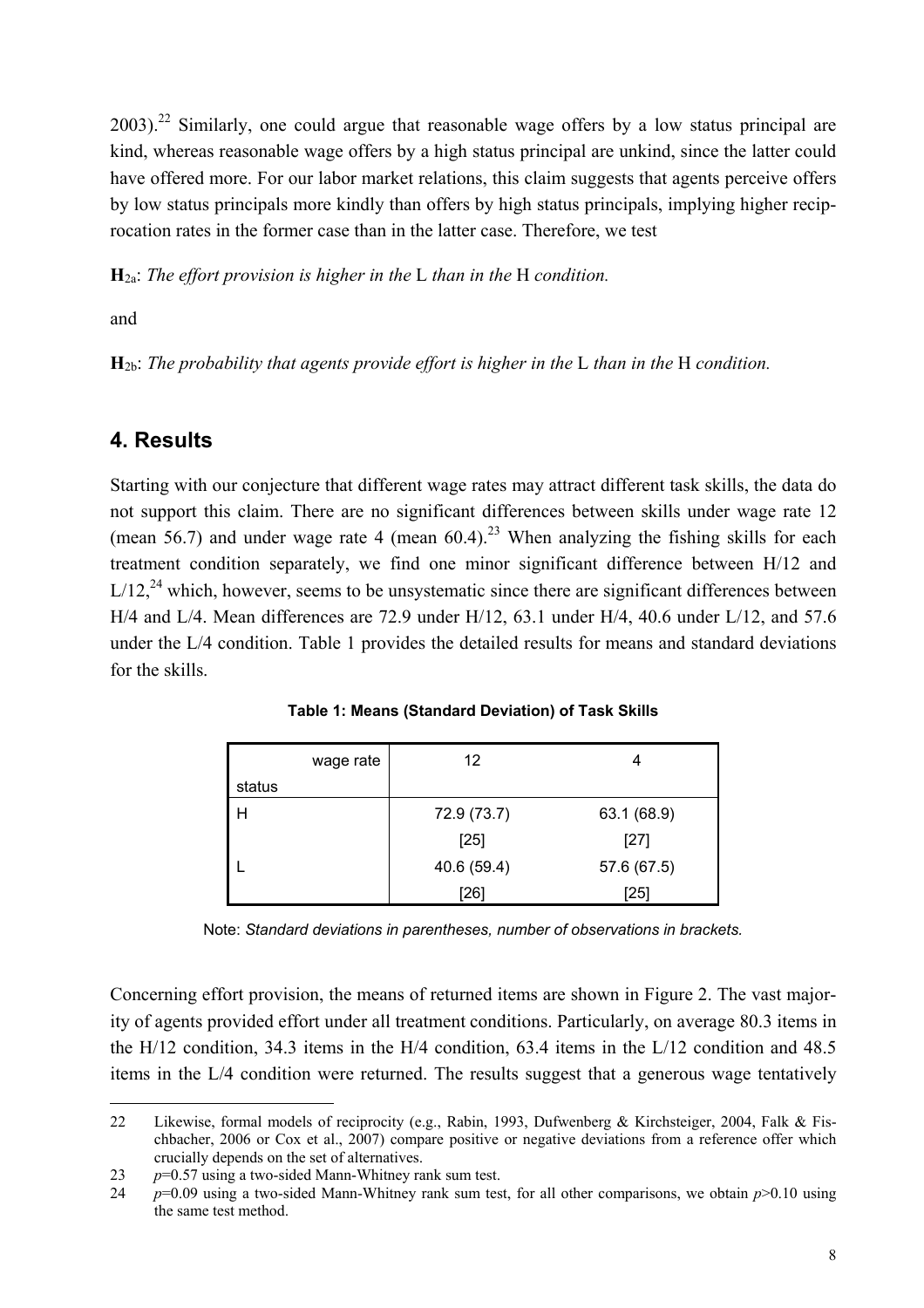increases the number of returned items. Only 4 players in the H/12, 11 in the H/4, 2 in the L/12, and 5 in the L/4 condition sent nothing back. On the other hand, for low status, the difference between reasonable and generous wages is less pronounced. Using two-sided Mann-Whitney rank sum tests, we find only one significant difference among treatment conditions: a pair-wise comparison of the number of received items in the H/12 and in the H/4 condition yields  $p =$ 0.003 ( $p = 0.32$  for the comparison between the L/12 and the L/4 condition). Thus, it seems that higher wages increase the average number of returned items only in the high status condition.



#### **Figure 2: Means of Returned Items**

Note: *Bars indicate 95%-confidence intervals; \*\*\* indicate significant differences for p<0.01 using a two-sided Mann-Whitney rank sum test.*

For a more detailed analysis of the effort provision controlling for wage rates, status and task skills, we estimate two regression models, one for the decision to provide effort or not, one for the extent to which effort is provided.<sup>25</sup> Formally, let us denote with variable  $e$  the number of returned items and the indicator variable *z* with

$$
z = \begin{cases} 1 & \text{if } e > 0, \\ 0 & \text{otherwise.} \end{cases}
$$
 (1)

The dependent variable of the first probit estimation model is *z* and tests for variables influencing the agents' decision to provide effort or not. The dependent variable of the second regression model is *e* if  $z = 1$ . Thus, the first model analysis will enable us to test  $H_{1b}$  and  $H_{2b}$ , while the second estimation provides some evidence concerning  $H_{1a}$  and  $H_{2a}$ . As independent variables, we introduce in both models the indicators  $I_4$  and  $I_L$  as well as  $I_4 \times I_L$  where  $I_4$  ( $I_L$ ) equals 1 if the observation comes from the 4 (L) treatment and equals 0 otherwise. Thus the coefficient of  $I_4$ indicates differences along the wage dimension, while the coefficient of  $I_L$  indicates differences

j

<sup>25</sup> Notice that we also checked for a sample selection bias using Heckman's two-stage estimation model (Heckman, 1979). However, for various specifications of this model, the hypothesis that the error terms of the two stages are correlated has been robustly rejected. This suggests that there is no selection bias so that we proceed by analyzing the two decision models separately.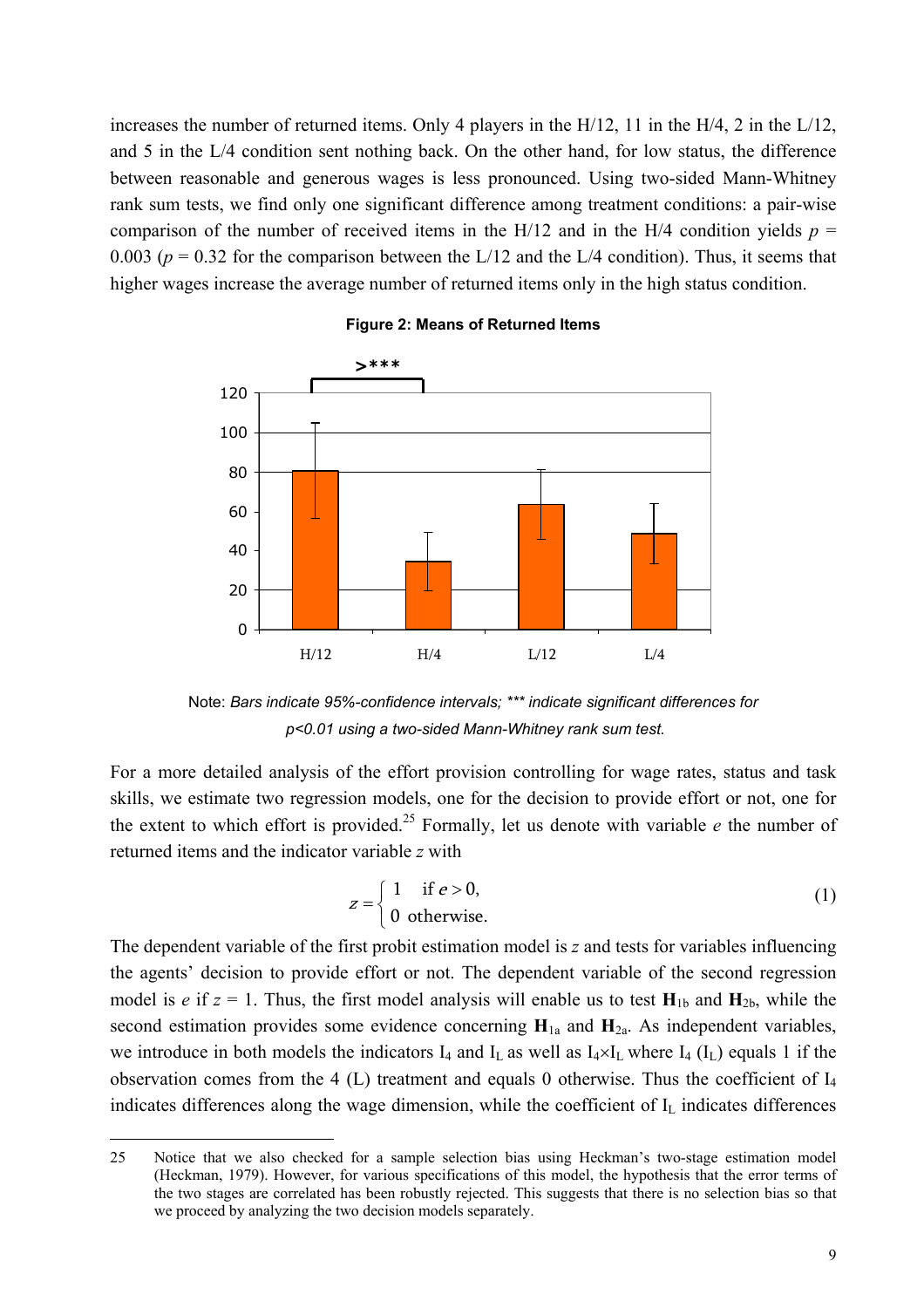along the status dimension; finally, the coefficient of  $I_4 \times I_L$  indicates differences for the interaction between wage rates and status. Referring to  $H_{1a}$  and  $H_{1b}$ , we expect for  $I_4$  a negative coefficient, whereas according to  $H_{2a}$  and  $H_{2b}$ , the coefficient of  $I_L$  is positive.

In addition to treatment differences, we will include agents' task performance skills, that is, the fishing skill. Recall that *skill* informs about the number of instances, agents performed the task so far. This means that *skill* informs us about the agents' acceptability of the task, implying higher acceptance of the task for higher skills. As a consequence, we will include *skill* in the first analysis of the decision to provide the effort or to shirk.

For the second analysis, that is, the amount of effort being provided, we have to consider that *skill* also informs about the probability with which the actual fish is caught. We mentioned earlier that the pool we require agents to fish has a maximum skill of 75. Therefore, we normalize *skill* such that *skill<sup>+</sup>* = min {*skill*/75, 1}; consequently, including *skill<sup>+</sup>* in the second regression will control for the effort needed to provide a certain amount of work.

Finally, we will also analyze the influence of relation between the agents' social status and the principal's status for both decisions. For this purpose, we define *∆ level* as the principal's social status level minus the agent's social status level. One could argue that agents of higher social status provide effort to principals in order to maintain their high reputation and prestige as they stick to their promises. Hence we expect to find a positive influence of the variable *∆ level* on both the probability and the extent of effort provision. On the other hand, high social status of agents is typically accompanied by high financial resources. This may suggest that high status agents evaluate the wage offer differently than low status agents. That is, they consider the gift less kindly since it does not substantially contribute to their wealth, suggesting a negative coefficient for *∆ level.* Table 2 summarizes the mean marginal effects of covariates for *z*, the corresponding probit regression model is provided in the appendix. Table 3 shows the coefficients (and consequently the marginal effects) of the linear regression model for *e*.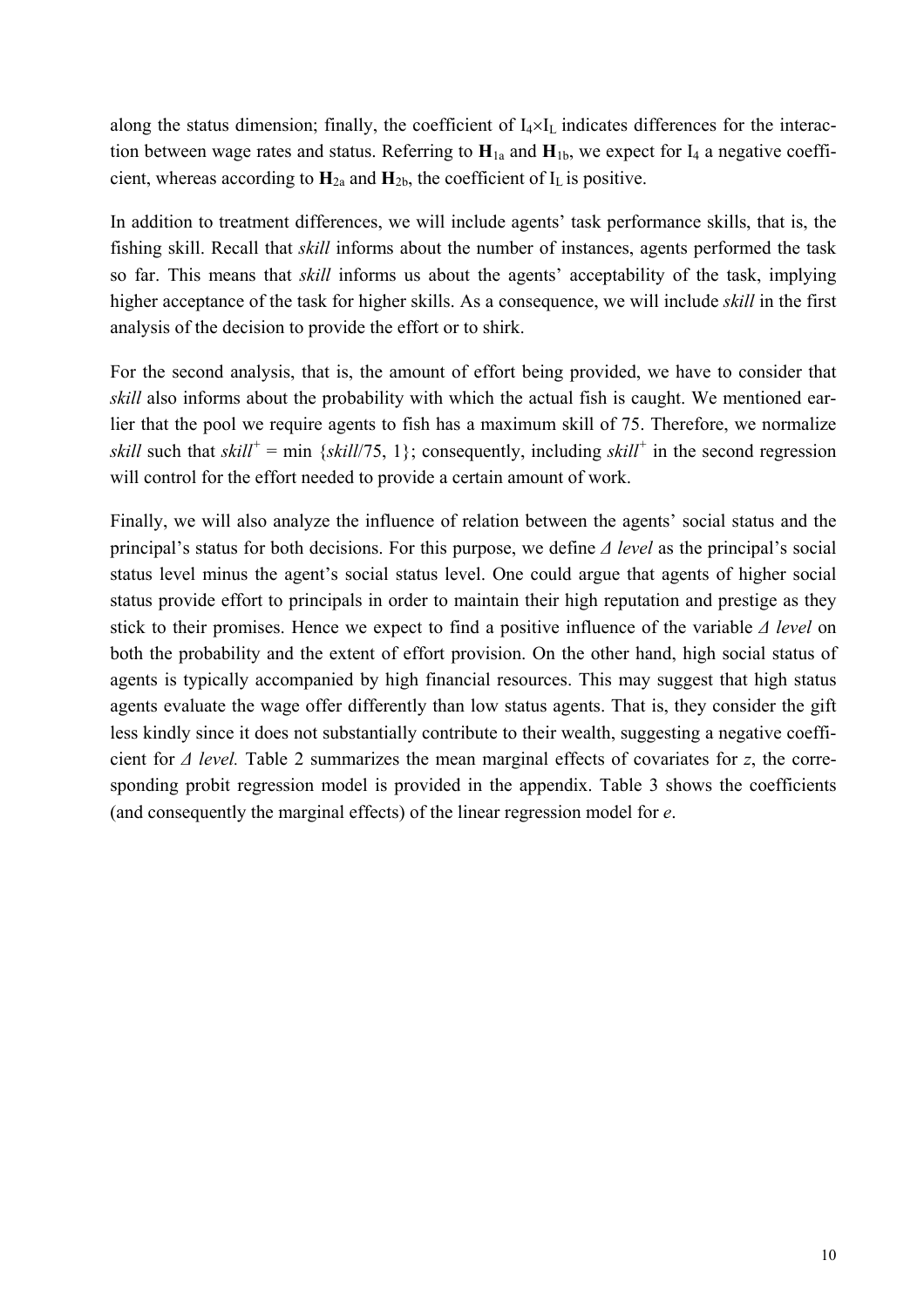| dependent        | z                    |
|------------------|----------------------|
| independent      |                      |
| $\mathsf{I}_4$   | $-0.194**$ (0.098)   |
| -lu              | $0.436**$<br>(0.177) |
| $I_4 \times I_L$ | 0.171<br>(8.434)     |
| skill            | $0.002***$ (0.001)   |
| $\Delta$ level   | $0.007***$ (0.002)   |
| number of obs    | 103                  |
| Pseudo $R^2$     | 0.17                 |
| LR test $(5)$    | 18.51***             |

**Table 2: Mean marginal effect of the probit regression** 

Note: *\*\*\* significant on <0.01, \*\* significant on <0.05, \* significant on <0.1; mean standard errors in parenthesis; number of obs denotes the number of observations, the fitness of the estimation is indicated by the Pseudo R², while the likelihood ration test for five variables tests the fitness of the model against the null model.* 

The results indicate that the *skill* significantly influences the agents' decision to provide effort. As expected, the higher the skill, the more likely it is for effort to be provided. However, the size of the marginal effect appears to be very small. Likewise, we find a small, but significantly negative effect for *∆ level.* For increasing social status of the agent, the probability with which he provides effort decreases. Thus, it seems that not the agent's reputation matters, but his own wealth while evaluating the wage offer.

Supporting  $H_{1b}$ , the marginal effect of  $I_4$  is significantly negative. Thus, lower wage rates significantly decrease the probability that agents provide effort. Yet, we find that this effect is overcompensated by the effect of having a low-status principal. Particularly, we find a significantly positive marginal effect of  $I_L$ . Notice that the absolute size is more than double the marginal effect of decreasing the wage rate, so that – keeping everything constant – the probability of effort provision even for a low status principal who offers wages of 4 is higher than for a high status principal offering a wage of 12. Finally, the marginal effect for the interaction term as  $I_4 \times I_L$  is insignificant. Confirming **H**2b, these results indicate that low status principals receive *per se* some kind of bonus for the effort provision probability.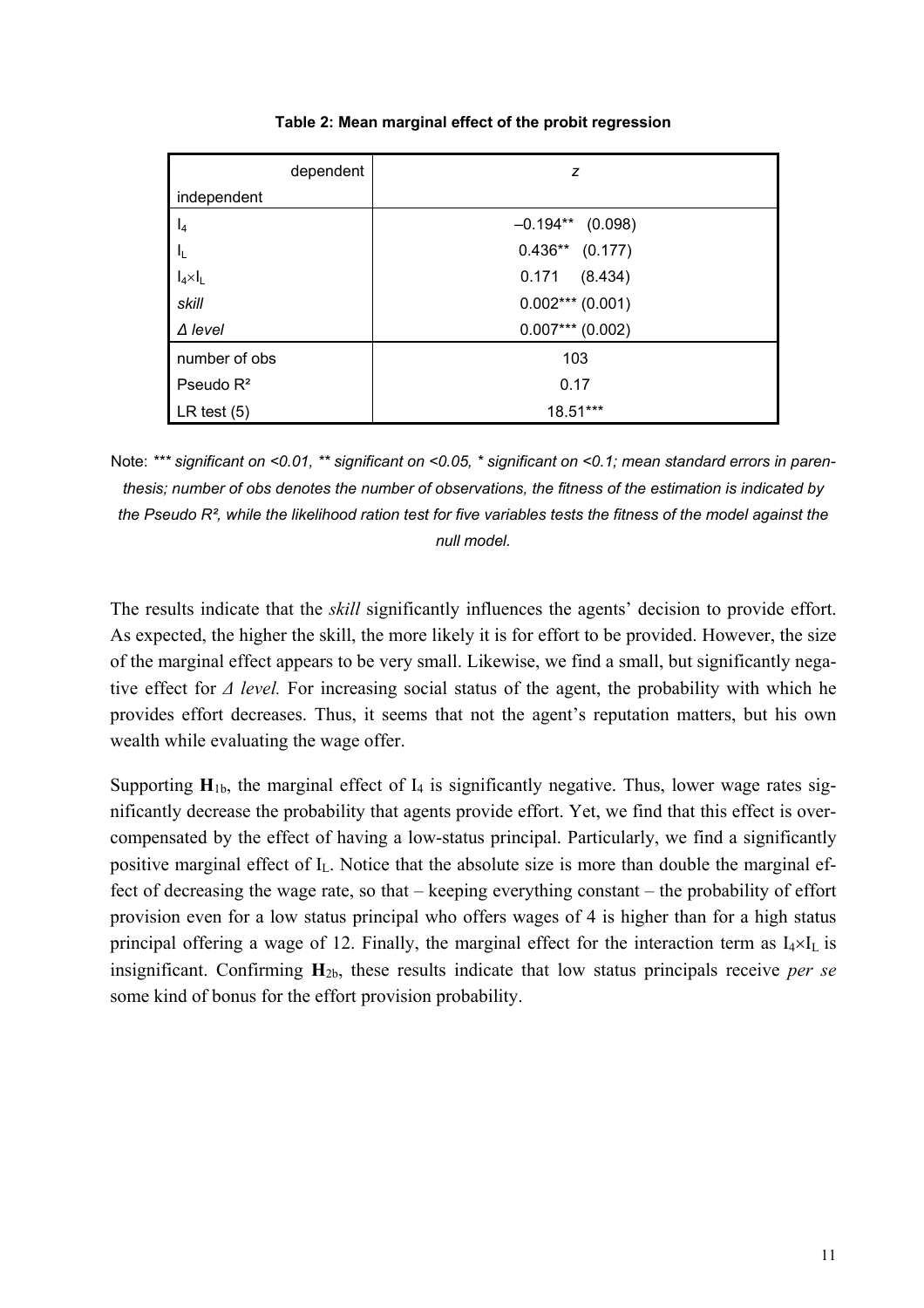| dependent        | е                   |
|------------------|---------------------|
| independent      |                     |
| $I_4$            | $-44.77***$ (13.93) |
| $I_{\rm L}$      | (26.37)<br>$-5.12$  |
| $I_4 \times I_L$ | 25.63<br>(18.13)    |
| $skill^*$        | 35.93*** (12.16)    |
| $\Delta$ level   | $0.099$ $(0.41)$    |
| number of obs    | 103                 |
| $R^2$            | 0.22                |
| F test (5, 97)   | 5.82***             |

**Table 3: Marginal effect of the linear regression** 

*Note: The constant term equals 58.69\*\*\* (19.09); \*\*\* significant on <0.01, \*\* significant on <0.05, \* significant on <0.1; robust standard errors in parenthesis; number of obs denotes the number of observations, the fitness of the estimation is indicated by the R², while the F test with five variables and 97 degrees of freedom tests the fitness of the model against the null model.* 

The results for the second model reveal the important influence of *skill<sup>+</sup>* for the amount of effort provision. Opposing  $\mathbf{H}_{2a}$ , the coefficients for  $I_L$  and  $I_4 \times I_L$  are insignificant, suggesting no systematic influence of the status on the amount of effort provision. Likewise, the data does indicate a systematic influence of *∆ level*. However, high wage rates indeed increase the amount of effort substantially. Supporting  $H_{1a}$ , the coefficient of  $I_4$  is significantly negative. Thus there is evidence for gift exchange behavior with respect to the amount of effort, even if we control for skills. Increasing the gift upfront increases the amount of effort provided.

#### **5. Discussion**

The results of our gift exchange experiment contribute to the recent literature on employment relation "in the field" such that behavior of agents is strongly imposed by reciprocity in virtual worlds also. The majority of players in all treatment conditions reciprocate our wage offers by providing effort. Even if we control for the agents' skills, the variation of the wage rate influences both the probability that agents provide effort and the amount of effort provision.

With respect to the relation between principals' status and reciprocation rates, results are twofold. Concerning the amount of effort provided, there is no evidence for a systematic effect of social status. In contrast, the probability that effort is provided is severely influenced by the principal's status such that low status principals' have some advantages compared with high-status principals. It seems that the decision whether to provide effort or not (and the evaluation of the gift with respect to this issue) is done vis-à-vis agent's wealth and the expected wealth of the principal. Thus, the effort provision probability increases per se for low-status principals. Most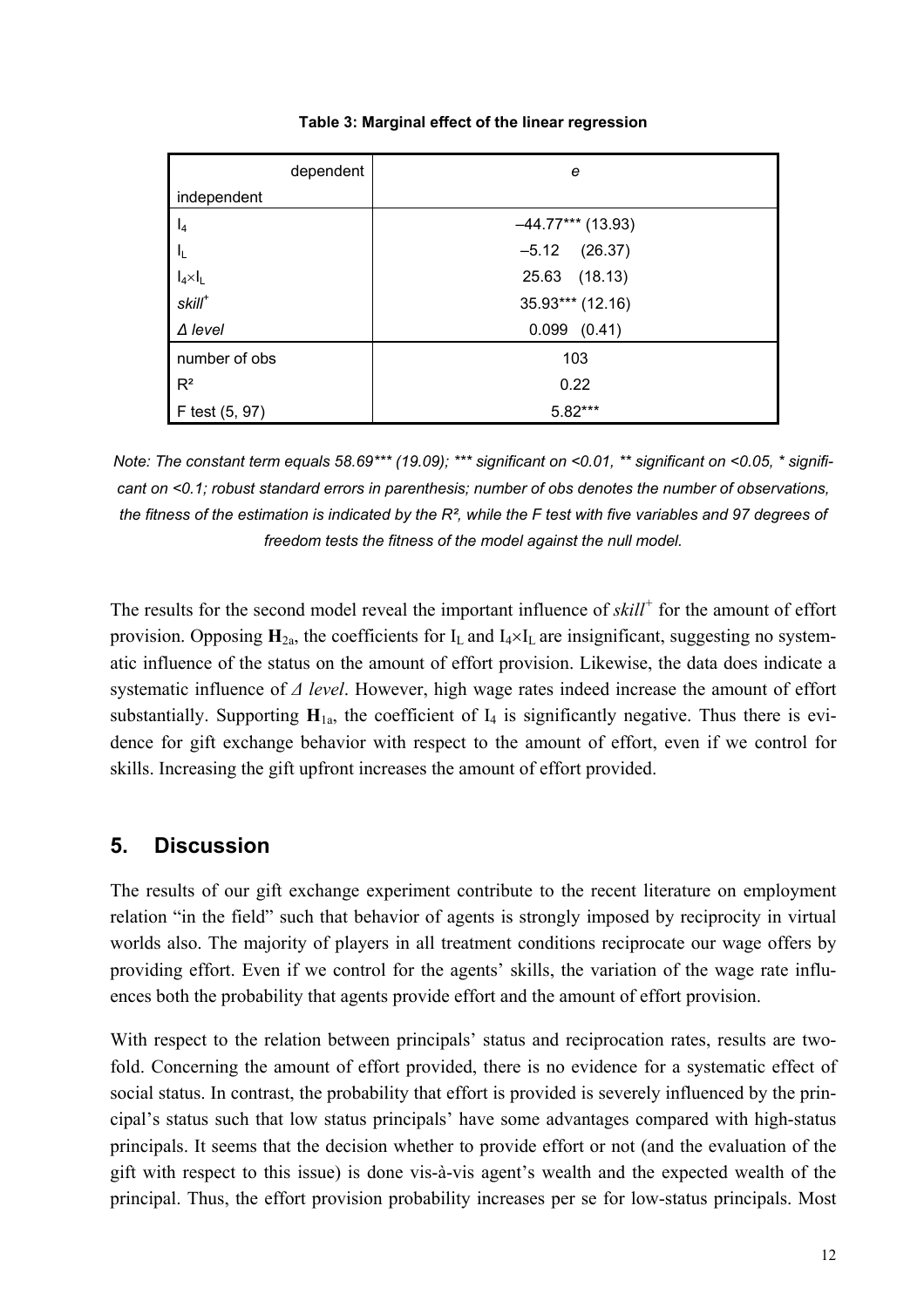striking, this effect even overcompensate the effect of a wage variation. This finding suggests that agents evaluate the wage offer with respect to their expectations concerning the principals' wealth – high status signals high wealth, while low status signals low wealth. Consequently, even reasonable wage offers by low-status principals are largely responded by effort provision. Along this result, we find that the probability of effort provision decreases in the agent's social status, indicating that the perception of wage offers also depends on their own wealth.

Overall, our field experiment shows the potential of online game communities for research on socially embedded human interaction. Experiments in virtual-world communities allow the analysis of economic activities in the field controlling for important factors like task performance skills and social embeddedness. Therefore, our field experiment will, hopefully, be the starting point for further research in virtual worlds, providing us with better understanding on the interdependencies between social structure and economic systems.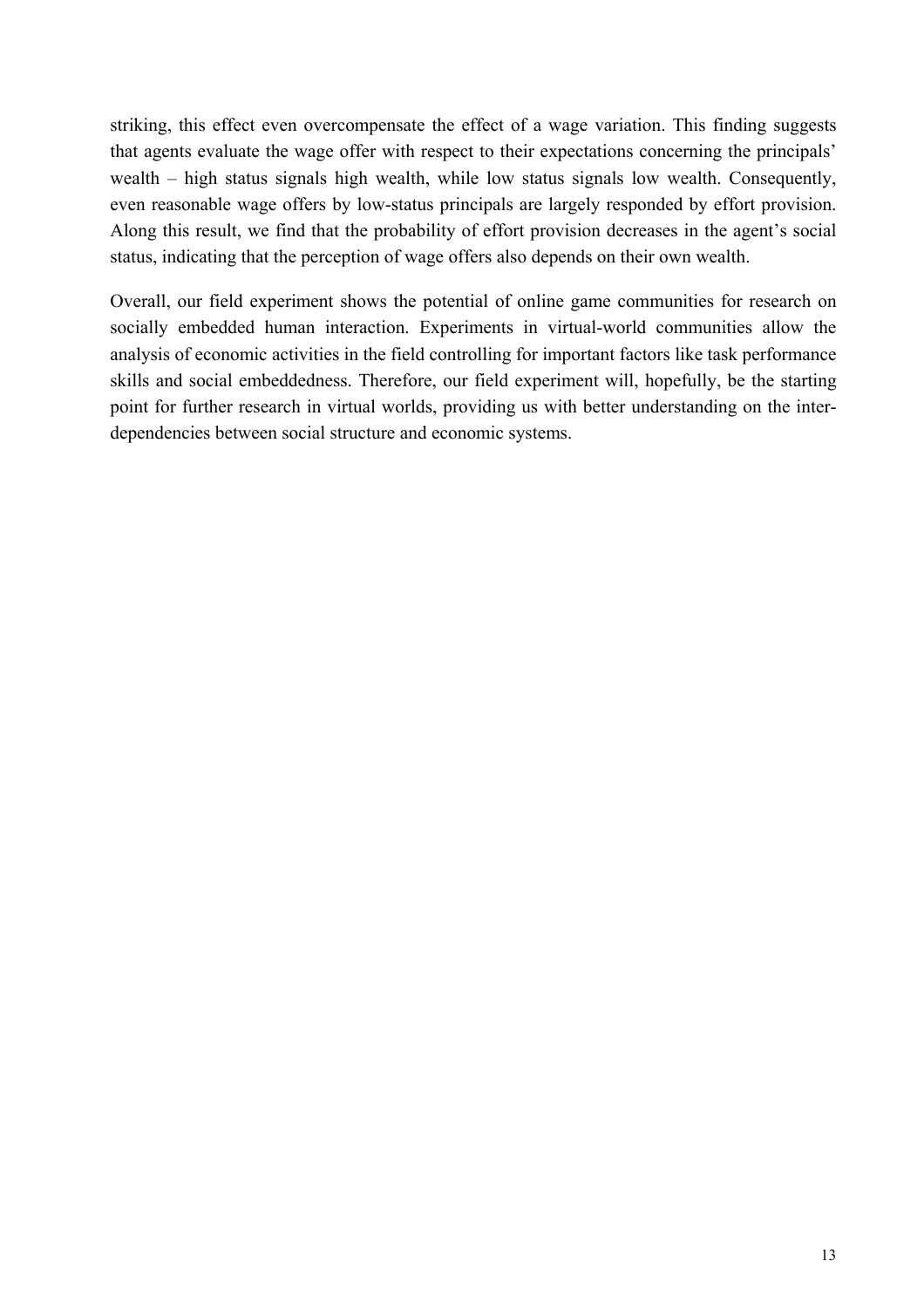#### **References**

- Akerlof, G.A. (1982), Labor Contracts as Partial Gift Exchange, *Quarterly Journal of Economics* **97**, 543-569.
- Akerlof, G. A. & J. L. Yellen (1990), The Fair Wage-Effort Hypothesis and Unemployment, *Quarterly Journal of Economics* **105**, 255-283.
- Al-Ubaydli, O., S. Andersen, U. Gneezy & J. List (2006), For Love or Money? Testing Non-Pecuniary and Pecuniary Incentive Schemes in a Field Experiment, *Working Paper*.
- Ajzen, I. (1991), The theory of planned behavior, *Organizational Behavior and Human Decision Processes* **50**, 179-211.
- Bagwell, L.S. & B.D. Bernheim (1996), Veblen effects in a theory of conspicuous consumption, American Economic Review 86, 349-373.
- Bainbridge, W.S. (2007), The scientific research potential of virtual worlds, *Science* **317**, 472- 476.
- Ball, S. & C.C. Eckel (1998), The economic value of status, *Journal of Socio-Economics* **27**, 495- 514.
- Ball, S., C.C. Eckel, P.J. Grossman & W. Zame (2001), Status in markets, *Quarterly Journal of Economics* **155**, 161-181.
- Blizzard Cooperation (2008), World of Warcraft reaches new milestone: 10 million subscribers, *Press realise*, 01/22/2008.
- Bloomfield, R.J. (2007). Worlds for Study: Invitation Virtual Worlds for Studying Real-World Business (and Law, and Politics, and Sociology, and....), *Working Paper*, Johnson Graduate School of Management, Cornell University.
- Castranova, E. (2001), Virtual worlds: A first-hand account of market and society on the cyberian frontier, *CESifo Working Paper Series* **618**.
- Castranova, E. (2008), A test of the law of demand in a virtual world: Exploring the Petri dish approach to Social Science, *CESifo Working Paper Series* **2355**.
- Chesney, T., S.-H. Chuah & R. Hoffmann (2007), Virtual world experimentation: An exploratory study, *University of Nottingham Discussion Paper* 2007-14.
- Cox, J. C., D. Friedman & S. Gjerstad (2007), A Tractable Model of Reciprocity and Fairness, *Games and Economic Behavior* **59**, 17-45.
- Fahr, R. & B. Irlenbusch (2000), Fairness as a constraint on trust and reciprocity, *Economics Letters* **66**, 275–282.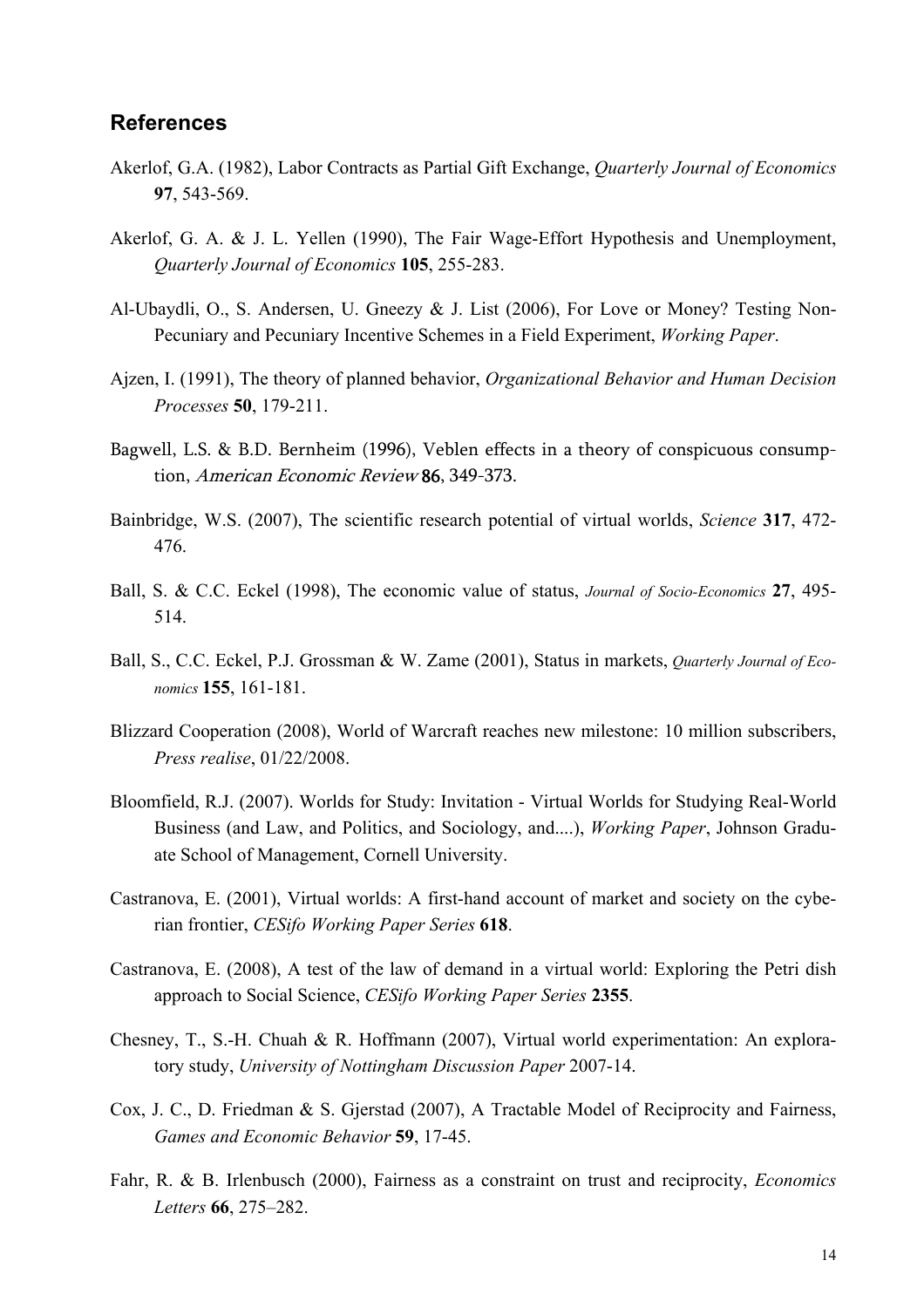- Falk, A. (2007), Gift exchange in the field, *Econometrica* **75**, 1501-1511.
- Falk, A., E. Fehr, & U. Fischbacher (2003), On the nature of fair behaviour, *Economic Inquiry* **41**, 20–26.
- Falk, A. & U. Fischbacher (2006), A theory of reciprocity, *Games and Economic Behavior* **54**, 293–315.
- Falk, A. & A. Ichino (2006), Clean evidence on peer effects, *Journal of Labor Economics* **24**, 39–57.
- Fehr, E. & S. Gächter (2000), Cooperation and punishment in public goods experiments, *American Economic Review* **99**, 980-994.
- Fehr, E. & F. Götte (2008), Do workers work more if wages are high? Evidence from a randomized field experiment, *American Economic Review* **97**, 298-317.
- Fehr, E., G. Kirchsteiger & A. Riedl (1993), Does fairness prevent market clearing? An experimental investigation, *Quarterly Journal of Economics* **108**, 437-460.
- Fehr, E. & K.M. Schmidt (2006), The economics of fairness, reciprocity and altruism Experimental evidence and new theories. In: Kolm, S.-C. & J.M, Ythier (eds.), *Handbook of the Economics of Giving, Altruism and Reciprocity*, Volume I, Amsterdam: Elsevier, 615-694.
- Fiedler, M. & E. Haruvy & S. Li (2008), Choice between trust games with different multipliers and social distance: A virtual world experiment, mimeo.
- Fischbacher, U., S. Gächter & E. Fehr (2001), Are people conditionally cooperative? Evidence from a public goods experiment, *Economics Letters* **71**, 397-404.
- Gintis, H. (2000), Strong reciprocity and human sociality, *Journal of Theoretical Biology* **206**, 169-179.
- Gneezy, U. (2003), Do high wages lead to high profits? An experimental study of reciprocity using real effort, *Working Paper*, Graduate School of Business, University of Chicago.
- Gneezy, U. & J.A. List (2006), Putting behavioral economics to work: Testing for gift exchange in labor markets using field experiments, *Econometrica* **74**, 1365–1384.
- Gouldner, A.W. (1960), The norm of reciprocity: A preliminary statement, *American Sociological Review* **25,** 161-178.
- Granovetter, M. (2005), The impact of social structure on economic outcomes, *Journal of Economic Perspectives* **19**, 33-50.
- Güth, W., R. Schmittberger & B. Schwarze (1982), An experimental analysis of ultimatum bargaining, *Journal of Economic Behavior & Organization* **3**, 367-388.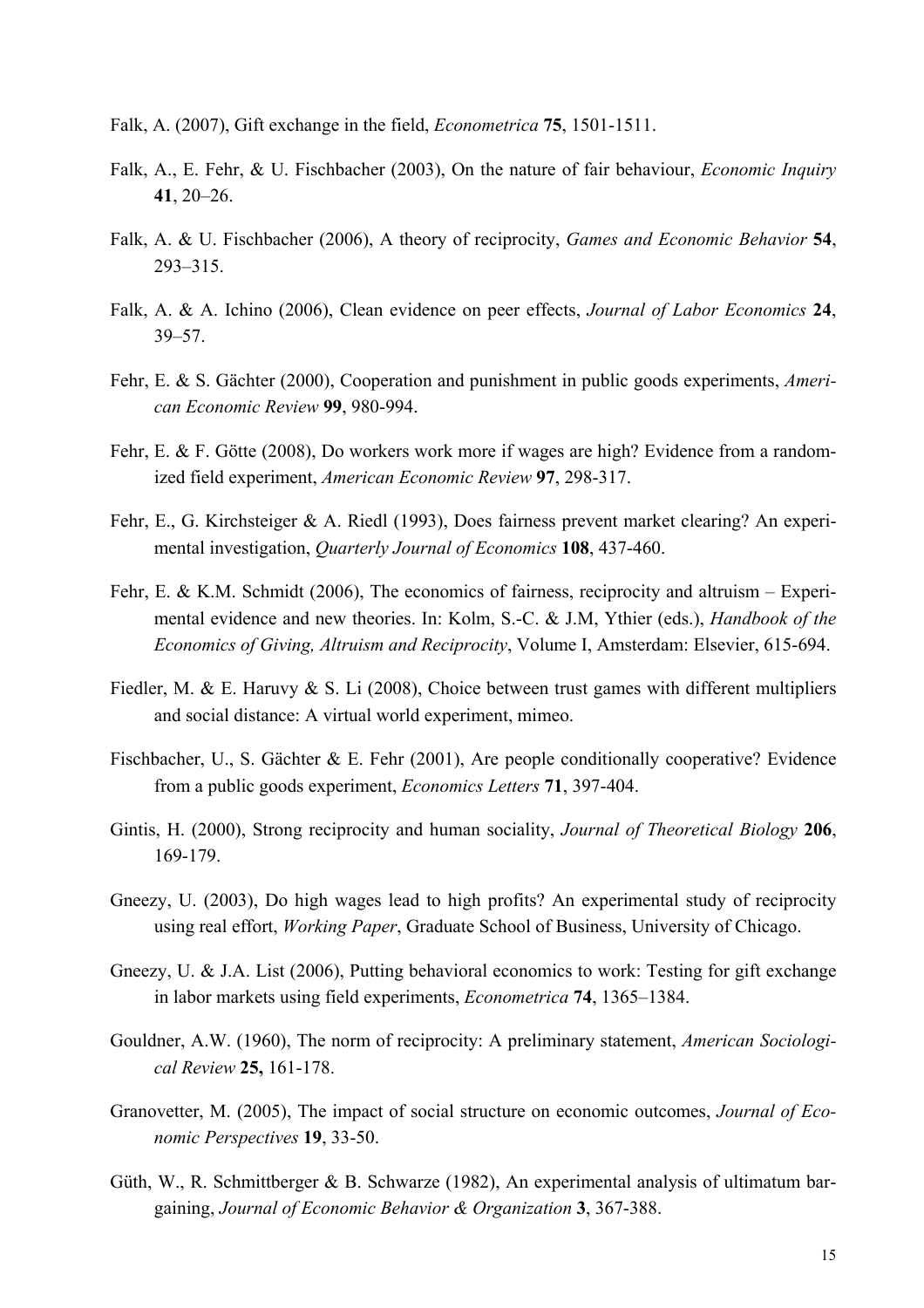- Harrison, G. & J.A. List (2004), Field experiments, *Journal of Economic Literature* **42**, 1009- 1055.
- Heckman, J.J. (1979), Sample bias as a specification error, *Econometrica* **47**, 153-162.
- Hennig-Schmidt, H., B. Rockenbach & A. Sadrieh (2008), In search of workers' real effort reciprocity – A field and a laboratory experiment, *The Journal of the European Economic Association*, forthcoming.
- Isaac, R.M., K.F. McCue & C. Plott (1985), Public good provision in an experimental environment, *Journal of Public Economics* **26**, 51-74.
- Kube, S., M.A. Maréchal & C. Puppe (2006), Putting reciprocity to work Positive versus negative responses in the field, *Working Paper* 2006-27, University of St. Gallen.
- Rabin, M. (1993), Incorporating fairness into game theory and economics, *American Economic Review* **83**, 1281–1302.
- van Dijk, F., J. Sonnemans & F. van Winden (2001). Incentive systems in a real effort experiment, *European Economic Review* **45**, 187-214.
- Weiss, Y. & C. Fershtman (1998), Social status and economic performance: A survey, *European Economic Review* **42**, 801-820.
- Williams, D., N. Ducheneaut, L. Xiong, Y. Zhang, N. Yee & E. Nickell (2006), From tree house to barracks: The social life of guilds in World of Warcraft*, Games and Culture* **1**, 338-361.
- Yee, N. (2006), The demographics, motivations and derived experiences of users of massivelymultiuser online graphical environments, *Teleoperators and Virtual Environments* **15**, 309- 329.